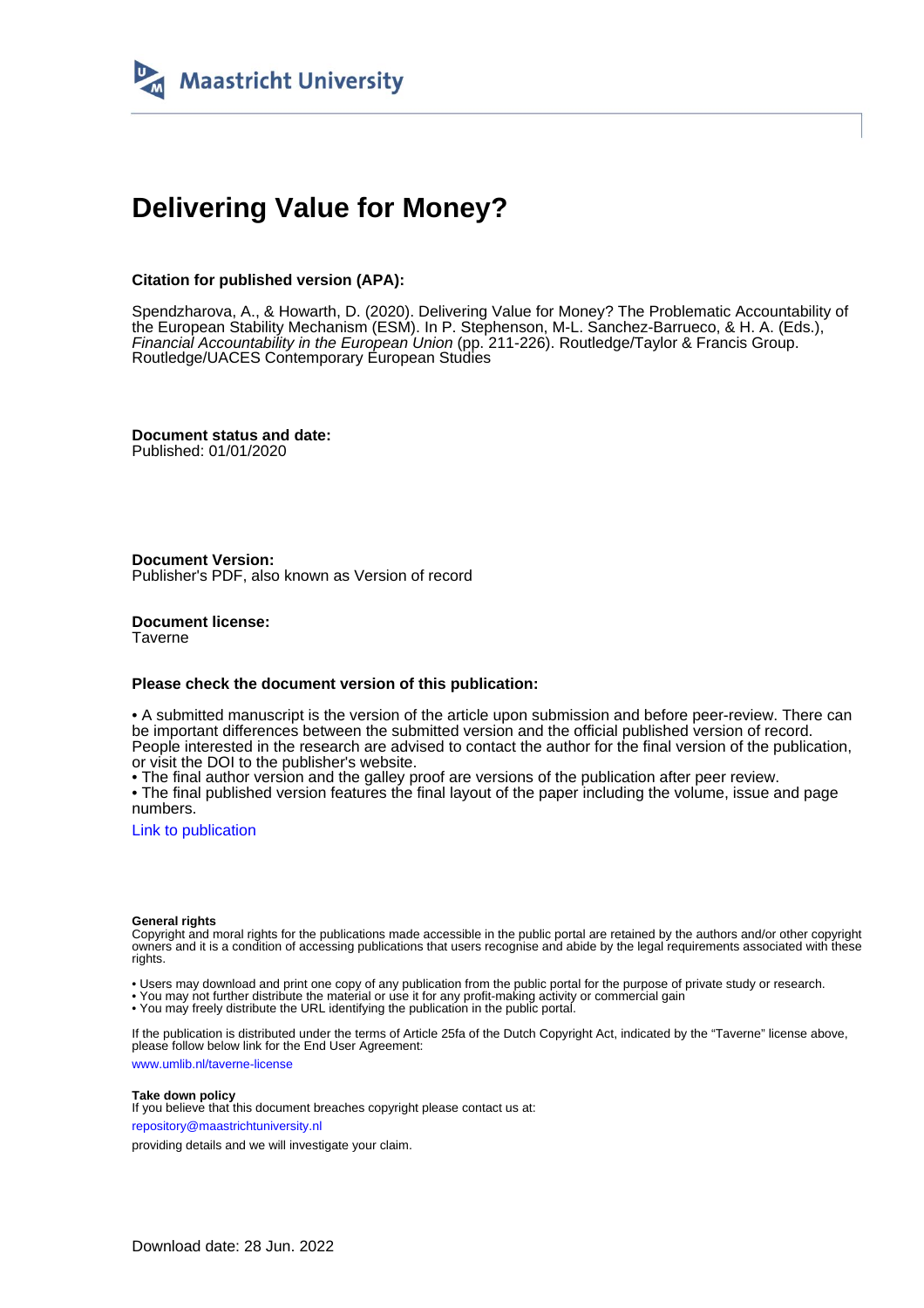## **12 Delivering value for money?**

The problematic accountability of the [European Stability Mechanism \(ESM\)1](#page--1-0)

*David Howarth and Aneta Spendzharova*

## **Introduction**

Concerns about limited democratic legitimacy and accountability have bedevilled the European Union (EU). As the EU's competences have continued to grow in different policy areas, there has been a certain perception of it intruding in the domestic political arenas of the member states. Similar concerns about legitimacy and accountability have been raised when it comes to recent institutional additions to the EU governance landscape, such as the European Supervisory Authorities (ESAs) for the financial sector as well as new bodies created as part of the recently established Banking Union – notably, the Single Supervisory Board (part of but distinct from the European Central Bank (ECB)) and the Single Resolution Board (Howarth and Quaglia 2014).

This chapter undertakes a critical assessment of the accountability of one recent institutional addition to the Euro area governance system – the European Stability Mechanism (ESM). Regarding Euro area governance in general, Dawson (2015: 976) warns that many new structures designed in response to the Euro area crisis 'depart from the mechanisms of legal and political accountability present in previous forms of EU decision-making without substituting new models of accountability in their place'. By examining in greater detail the financial accountability mechanisms applicable to an important new Euro area body, we identify accountability gaps and shortcomings in the complex EU architecture of financial control (see Introduction). As Henning (2017: 178) has emphasised, 'the ESM is the first formal, treaty-based institution uniquely for the monetary union'. Therefore, this case study will yield important insights about the extent to which good governance principles apply to the EMU architecture reconfigured in the aftermath of the Euro area crisis.

The ESM formally came into existence on 27 September 2012 (when the ESM treaty came into force), supplementing the temporary European Financial Stability Facility (EFSF) which is to be wound down when the last of its obligations are repaid. The ESM is a permanent financial mechanism that can lend funds to stabilise Euro area member states and financial institutions in distress with the broader objective of safeguarding financial stability in the Euro area. From a legal and organisational standpoint, the ESM is an intergovernmental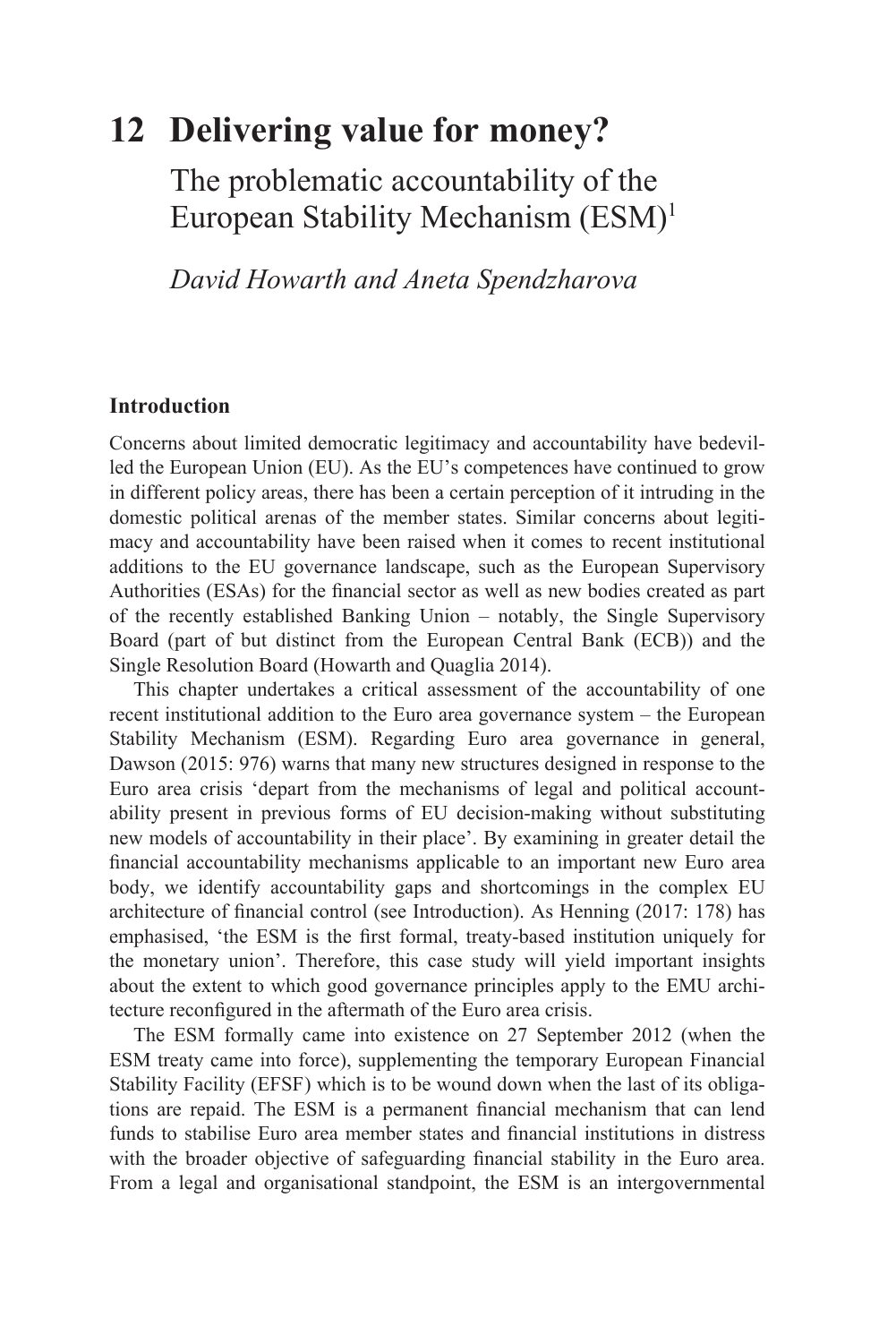### 212 *David Howarth and Aneta Spendzharova*

body: it is an international organisation headquartered in Luxembourg, established by an international treaty that was signed by the Euro area member states on 2 February 2012.<sup>2</sup> The ESM's intergovernmental status is reflected most clearly by the requirement of unanimity on major decisions and the exclusively national capital contributions (Article 4, ESM Treaty; Article 8, ESM Treaty).

From a global perspective, there is growing demand from academics and politicians in many countries for greater accountability with regard to a range of international financial organisations (Woods 2001: Woods and Narlikar 2003: Grant and Keohane 2005). Until the 1980s, bodies such as the IMF and the World Bank focused on rather narrow technical missions. Over the past three decades, the IMF and the World Bank have come to perform a much wider range of tasks directly affecting the domestic political arenas of their members, notably in the imposition and monitoring of conditions linked to lending.

Similarly, the ESM provides a financial backstop for distressed Euro area member states which must comply with the Treaty on Stability, Coordination and Governance in the Economic and Monetary Union (the so-called Fiscal Compact[\)](#page--1-0)<sup>3</sup> signed on 2 March 2012 and the specific reform programme to which they have committed in order to receive ESM funds. Those recipients funded are subject to conditionality policies similar to those developed by the IMF at the international level. Such policies are agreed by the ESM Board of Governors, which consists of Euro area national ministers of finance or their representatives. Operational decisions are taken by the ESM's Board of Directors, consisting of officials 'of high competence in economic and financial matters', with one member appointed by each of the Euro area member states. The Managing Director of the ESM contributes to the drafting of the financial assistance programme for receiving countries (see Articles  $5-7$ , ESM Treaty).<sup>4</sup> When an organisation such as the ESM impinges upon state sovereignty so visibly – notably in terms of the imposition of fiscal policy conditionality – it inevitably faces pressure for greater accountability in order to ensure its political legitimacy.

Recent developments demonstrate the potential for the increased importance of the ESM in EU economic governance. The European Commission and German Chancellor Angela Merkel called repeatedly for the ESM to be transformed into a European Monetary Fund (EMF) (*Financial Times*, 29 August 2017, 6 December 2017, 3 June 2018) – and thus a European version of the International Monetary Fund (IMF) – although Chancellor Merkel insisted that the mechanism remain a non-EU, intergovernmental body. While the precise powers and roles of an EMF remain unclear and subject to disagreement, on 4 December 2019 Euro area member state finance ministers agreed to ESM Treaty reform. The revised Treaty – subject to national ratification procedures – is set to reinforce significantly the role of the mechanism and to clarify its relationship with EU institutions (Eurogroup 2019: ESM 2019). The agreed Treaty reform includes transforming the ESM into the official financial backstop to the Single Resolution Fund (SRF), the Euro area-wide bank resolution fund. The reform furthermore assigns to the ESM the following powers: to negotiate with the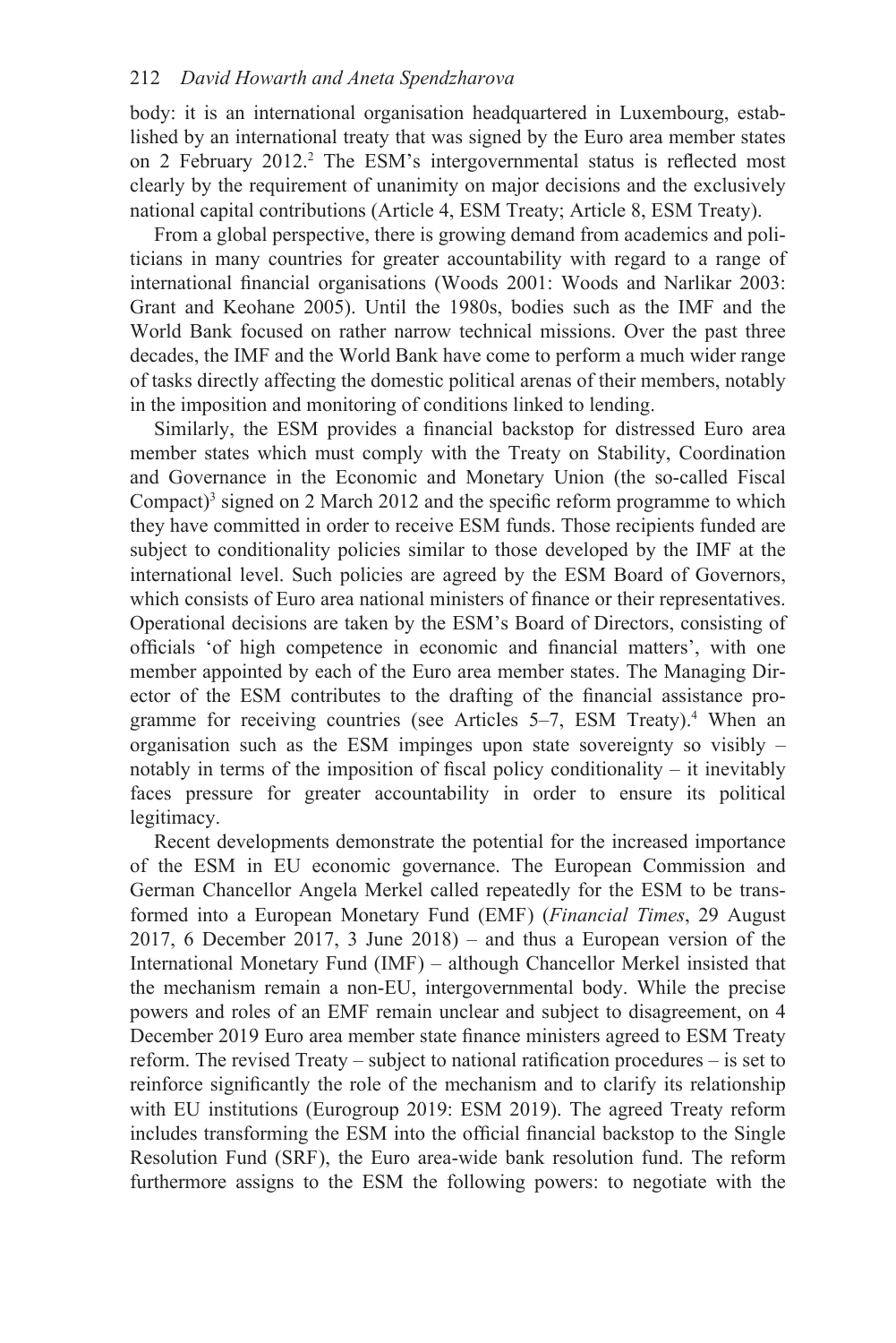European Commission and the ECB the economic policy conditionality imposed on member states receiving ESM loans; to assess the macro-economic and financial situation of member states receiving ESM loans; to verify the implementation of conditionality; and to co-sign memoranda of understanding with the European Commission.

In April 2020, in response to the macro-economic impact of the Covid-19 pandemic and the widespread need to reinforce national health care systems, Euro area finance ministers agreed to expand the ESM by establishing a temporary 'Pandemic Crisis Support' (Eurogroup 2020). Based on the existing 'Enhanced Conditions Credit Line' available to all Euro area countries, funding from the ESM would be available to Euro area member states with standardised terms agreed in advance by the ESM governing bodies, on the basis of up-front assessments by the European Commission and the ECB. Loans would be up to 2 per cent of the GDP of each member state, for a total of  $\epsilon$ 240 billion. Thus, the powers and roles of the ESM continue to expand and remain the subject of considerable intergovernmental debate. In the meantime, the mechanism's accountability provisions remain far from clear and certainly inadequate.

The second section of this chapter discusses relevant accountability benchmarks, drawing on the comparative politics, international relations and public administration literatures. Subsequently, the third section presents the ESM's 'dual institutional embeddedness' which gives rise to unique – what we describe as 'tricky' – accountability challenges. The fourth section provides an assessment of how vertical and horizontal accountability and learning perspectives on accountability work in practice in the case of the ESM. The fifth section summarises the main findings and conclusions.

The understanding of the ESM's accountability and the related assessment presented in this chapter are primarily based upon a reading of the ESM's legal texts and official documents that date back to 2012, and secondary material produced by public bodies, academics and journalists on the ESM – in addition to the academic literature on accountability more generally and in relation to specific international, EU and national bodies. In order to corroborate the understanding of ESM financial accountability developed from these readings, we also conducted nine semi-structured interviews with current and former ESM staff, ESM Board of Auditors members (who are not ESM officials but must scrutinise the procedures and activities of the ESM), EU institution officials, and national finance ministry and parliamentary officials with a specific responsibility to follow ESM activities. Because of the small number of officials involved, we ensure their anonymity by not naming their EU institution or member states.

## **The state of the art: understanding and analysing accountability in different academic disciplines**

Dawson (2015) points out the absence of adequate accountability models developed specifically for the many new EU governance structures created during the Euro area crisis, such as the ESM. Nevertheless, scholars working in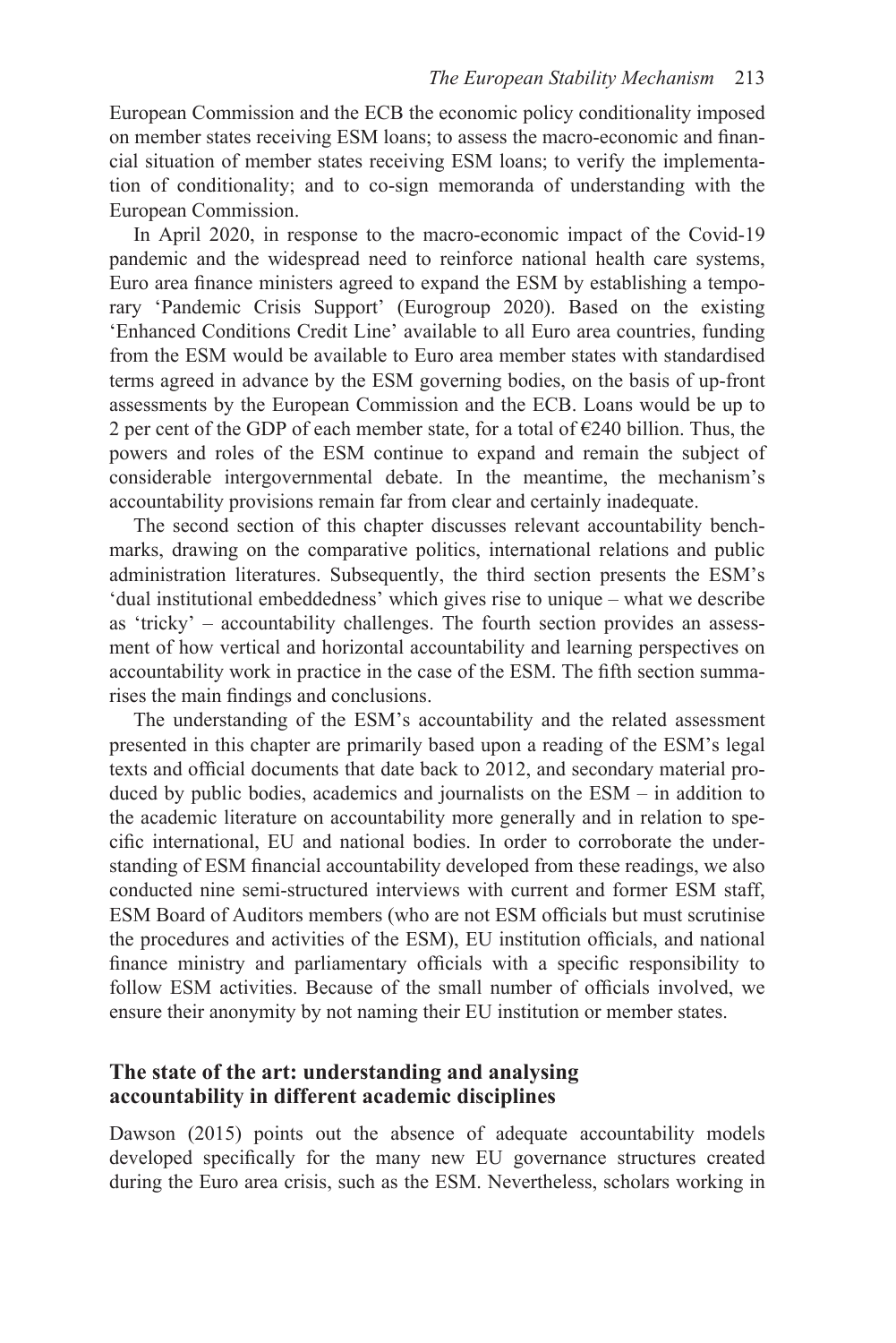#### 214 *David Howarth and Aneta Spendzharova*

a range of disciplines – and notably in comparative political science, international relations and public administration studies – have studied the concept of accountability extensively. We draw on their work to identify existing and potentially desirable future accountability mechanisms for the ESM. We use Lastra and Shams' (2001) definition of accountability in financial sector governance as an obligation by one person (or institution) to explain and justify his/her/ its actions or decisions against a set of criteria to another person (or institution), and to accept the responsibility for shortcomings.

Accountability goes hand in hand with transparency, that is, the provision of information on the decisions, their context, their rationale and their (anticipated) impact, as transparency ensures that the other actors have the necessary information to evaluate the actions of the individual or institution (de Haan and Oosterloo 2006). De Haan and Oosterloo (2006) propose that transparency should only be limited in certain justifiable circumstances – for example, if it is harmful to market stability or to the legitimate (for example, commercial) interests of regulated parties. In the absence of clear benchmarks applicable to new Euro area bodies, such as the ESM, our starting point is to use vertical and horizontal accountability mechanisms, which have been discussed widely in the comparative politics and the international relations literature. These two mechanisms are particularly suitable, considering the ESM's 'tricky' institutional design and its 'dual institutional embeddedness' as an international organisation embedded in the EU governance system.

In the comparative politics literature, accountability refers to the presence of robust institutional checks and balances and limitations on the actions of public officials to prevent the abuse of power (Schedler *et al.* 1999: Przeworski *et al.* 1999). Two types of accountability mechanisms are particularly important in the domestic political arena: vertical and horizontal ones. Vertical accountability refers to classical hierarchical governance architectures, where tasks and competences are delegated, for example, by a democratically elected principal to agents. By contrast, horizontal accountability refers to a system of checks and balances among different institutional bodies which are not linked by a hierarchical delegation of tasks but have sufficient competencies and resources to prevent abuse of power. Furthermore, referring to Lastra and Sham's (2001) definition of accountability, governments and public officials should be able to justify and explain their actions to forums representing the public interest, such as parliaments and courts (see also Amtenbrink 1999). Courts of auditors ensure the accountability of public bodies through financial and performance audits, which can then inform the accountability of these bodies to less specialised bodies, including parliaments.

In political science and public administration studies, accountability refers to a general sense of responsibility in the political system and willingness to act in a transparent, fair and equitable manner (Flinders 2001: Lord 2004). Furthermore, scholars of public administration define accountability more concretely as a 'social mechanism', an institutional relation or arrangement in which an actor can be held to account by a forum (Bovens, 2007; Bovens *et al.*, 2008; Bovens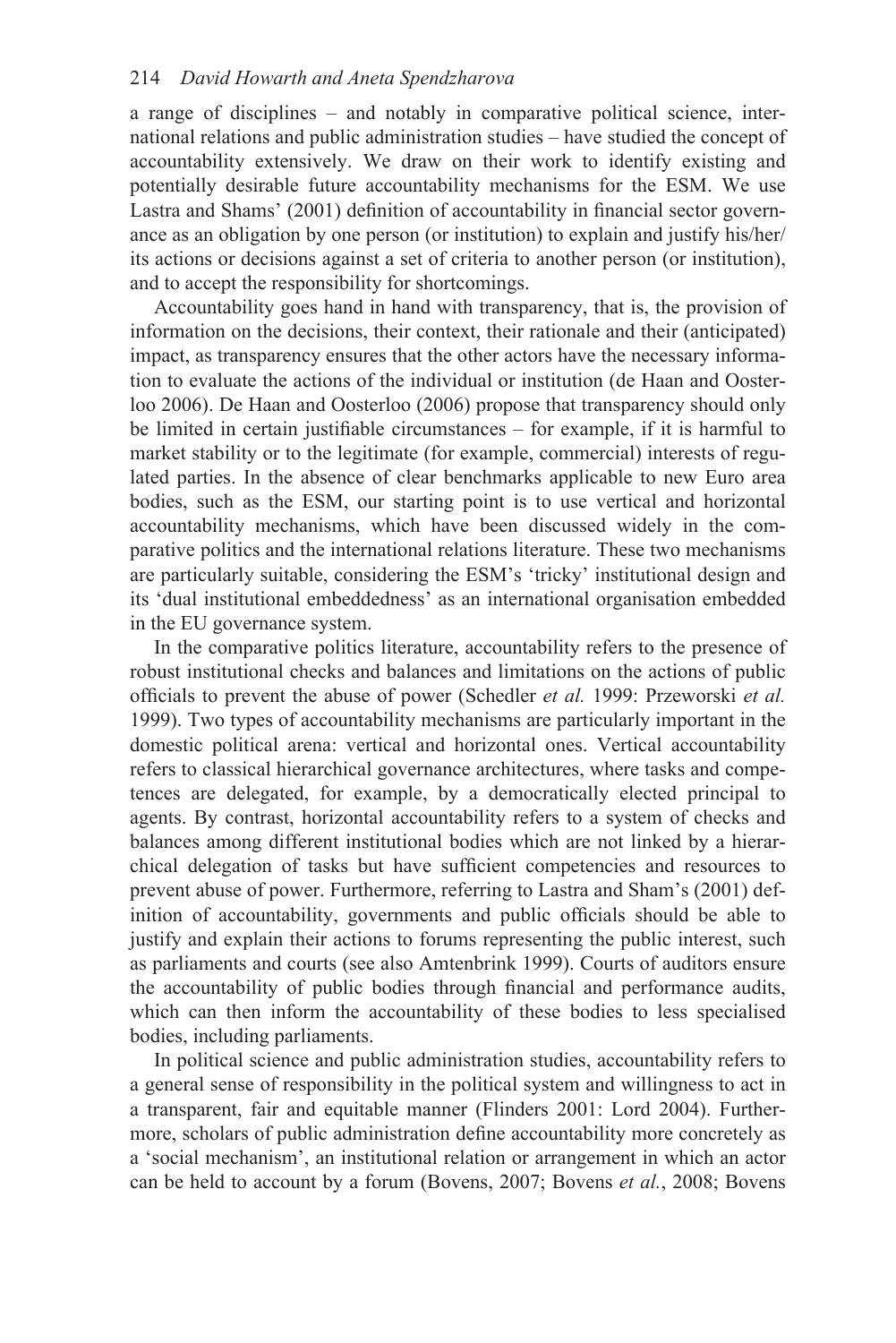2010). This conceptualisation is particularly helpful when examining the relations between an organisation and different potential accountability forums.

Furthermore, Bovens *et al.* (2008: 233) put forward the *learning perspective* on accountability, where the intended outcome of accountability is to make public authorities both more effective in fulfilling their mandate and more responsive to the needs and preferences of their key stakeholders. This is useful for our analysis of the ESM, as it adds a dynamic dimension of reflexivity, change and learning over time. By contrast, the vertical and horizontal dimensions of accountability are rather static – they concern relations between institutions in a democratic system that change very slowly over time.

The accountability standards discussed above have been developed for and largely applied to the domestic political arena of liberal democracies. At the same time, Woods (2001: 4) shows that both vertical and horizontal accountability mechanisms, as conceptualised in comparative politics, also apply to international organisations such as the IMF, World Bank, and WTO. Therefore, we argue that these standards are applicable to the ESM as an international body, but that they need to be adapted to the specific context. At the international level, vertical accountability rests on country representation in the organisation and ability to shape decision-making, while horizontal accountability is more diffuse and depends on linkages with other entities and organisations in the international system. Woods (2001: 4) argues that accountability is higher in international organisations with balanced representation and lower where a few powerful member states dominate the decision-making process.

The learning perspective on accountability in the public administration literature is also applicable to international organisations. As Kim *et al.* (2014) demonstrate, international organisations show the same set of bureaucratic traits examined by public administration scholars in the domestic arena. Over time, they have incorporated many management practices such as strategic and performance management tools originally developed for national public sector bodies. These practices facilitate learning from the organisation's past experience in order to fulfil its objectives.

Furthermore, public administration and international relations scholars have pointed out that organisations are often subject to conflicting goals, drawing on examples of national public organisations in OECD countries, international organisations, and non-majoritarian independent regulators (Mattli and Woods 2010; Koppell 2010; Busuioc 2009). Thus, multiple accountability mechanisms may apply, and may even be in conflict with each other. Considering the ESM's similarity to both international organisations such as the IMF and nonmajoritarian bodies in the EU – notably the European Investment Bank (EIB) – we would expect to detect similar trends when evaluating how accountability works in practice. In this respect, the learning perspective is very important, because it can facilitate the reconciliation of different accountability benchmarks.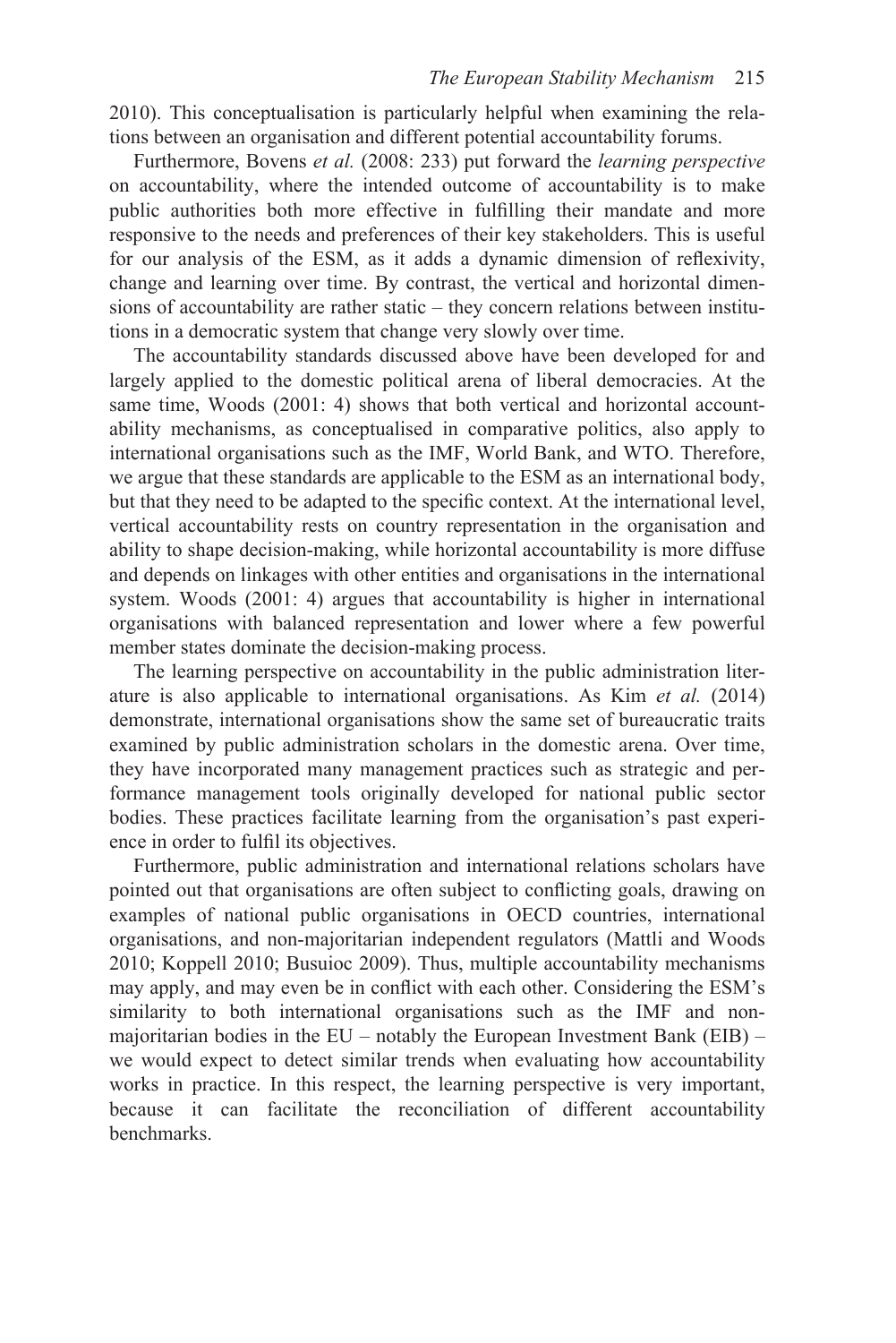## **The ESM's 'dual institutional embeddedness': an international organisation embedded in the EU governance system**

The ESM is an international financial institution established by an international treaty signed in 2012 by the then 17 Euro area member states and based in Luxembourg. Its members and shareholders today are the 19 Euro area member states. The ESM was established as a permanent mechanism to mobilise financial resources and make them available to Euro area member states experiencing financial distress. The use of ESM funds to recapitalise banks (public and private) was later confirmed. The ESM's total subscribed capital is  $\epsilon$ 705 billion, made up of  $€80.5$  billion of paid-in capital and  $€624.3$  billion of callable capital raised by debt issue. The ESM's maximum lending capacity is  $\epsilon$ 500 billion. The individual member states' shares in the mechanism are based on their share of capital in the ECB. Hence, the biggest ESM shareholders are, in order, Germany, France, Italy, Spain, and the Netherlands, which collectively hold 81.5 per cent of the mechanism's paid in capital. The ESM is authorised to use a variety of financial instruments such as credit lines and loans to national governments, and purchases of sovereign bonds on the primary and secondary markets. Furthermore, the ESM can carry out the direct or indirect recapitalisation of financial institutions within a member state if Euro area financial stability is at risk and the member state is not in a position to carry out a recapitalisation measure on its own.

Legally, the ESM is an international financial institution. However, its governance structure and decision-making procedures illustrate its embeddedness in the Euro area governance architecture. To begin with, the ESM's Board of Governors is comprised of the Euro area finance ministers. This body takes major decisions including: granting or withholding financial assistance; determining the conditions with which aid recipients must comply; and setting the financial instruments to be deployed (Article 5, ESM Treaty). Decision-making takes place on an intergovernmental basis, with each national finance minister possessing either one vote or (on matters concerning ESM capital) a vote weighted according to the capital contribution of his/her member state. Most decisions require unanimity, while decisions on capital require a majority of weighted votes. Emergency decisions are made by a qualified majority of 85 per cent of voting members. In addition to the Board of Governors, the ESM has a Board of Directors in charge of the organisation's day-to-day operations (Article 6 ESM Treaty). This operational management body is also composed of one representative from each Euro area member state.

Euro area member state governments in need of financial assistance submit an application to the Chair of the ESM Board of Governors (Article 13, ESM Treaty). Once such a request has been received, it is assessed by the European Commission and the ECB and the IMF is consulted. The three institutions, informally known as the Troika, are also in charge of monitoring compliance with the economic and financial conditions attached to receiving financial assistance. Even though the ESM is not formally part of the EU institutional architecture, it interacts closely with other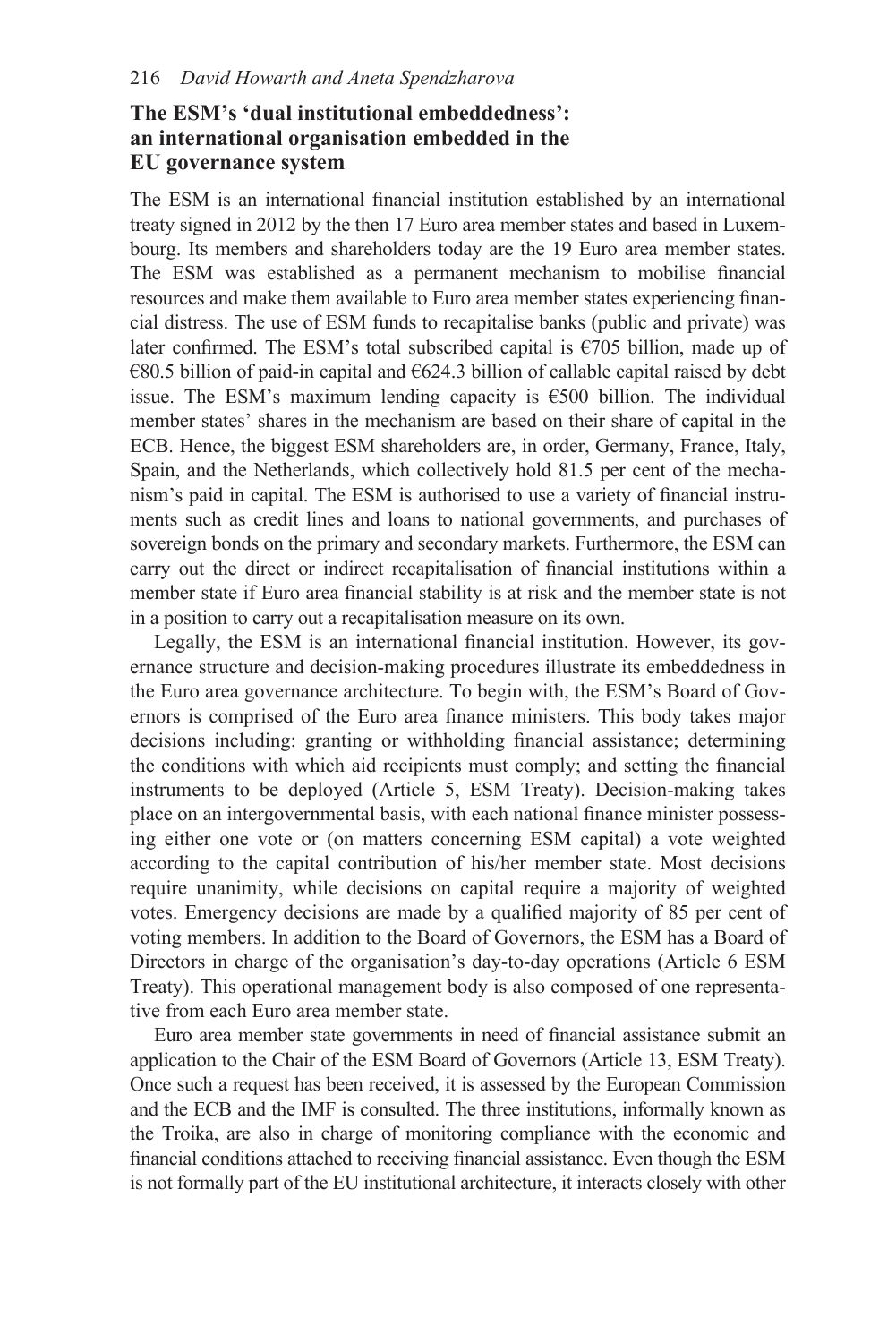EU bodies. ESM decision-making relies upon Commission and ECB advice. Furthermore, the informational linkages and interdependence between the ESM and the EU institutions are evident when we consider that the EU Commissioner in charge of Economic and Monetary Affairs and the president of the ECB may participate in the meetings of the ESM Board of Governors as observers. On 14 November 2018, the ESM and the Commission produced a Joint Position on future cooperation between the two institutions as 'joint input' for the December Euro Summit (Commission and ESM 2018). Officially, the position was agreed in order to clarify the respective roles of the ESM and Commission on a number of financial assistance elements and on building cooperation outside financial assistance.

## **Assessing accountability in practice in the case of the ESM**

The ESM's idiosyncratic 'dual institutional embeddedness' as an international organisation embedded in the EU governance system can largely be explained by the crisis-driven design of this body in 2012 and the refusal of certain EU member states to accept Treaty reform in order to create it (Hodson 2013). Given the substantial lending capacity of the ESM and the politicisation of the financial stabilisation programmes managed by the European Commission (Dawson 2015: Moschella 2017), it is all the more important to ensure that appropriate accountability mechanisms are in place to guarantee the effective scrutiny of the ESM. At the international level, a close comparative case is the IMF, established to help stabilise countries with balance of payments problems (Woods 2001). At the EU level, a comparative case is the EIB which, like the ESM, is a public financial institution with a mandate to lend, albeit in very different circumstances and with distinct objectives.

Vertical accountability is operationalised in terms of examining the extent to which member states participating in the ESM and, specifically, national parliaments, seek to monitor and control closely the operations of the mechanism. Horizontal accountability is operationalised by evaluating the checks and balances between the ESM and other bodies in the EU governance system, even though the ESM is not formally part of the EU governance architecture. Lastly, the learning perspective is operationalised by assessing the ESM's internal code of conduct, recommendations by the organisation's Board of Auditors, any commissioned internal and external evaluations, and how these are used by the organisation in order to reflect upon and improve its operation over time. Below we present a set of initial conclusions about the nature of ESM accountability, drawn by examining the ESM through the lens of vertical, horizontal and learning accountability. This assessment takes into account the ESM's idiosyncratic 'dual institutional embeddedness'.

#### *Vertical accountability*

In terms of vertical accountability, the member states participating in the ESM will seek to monitor and control closely the operations of the mechanism.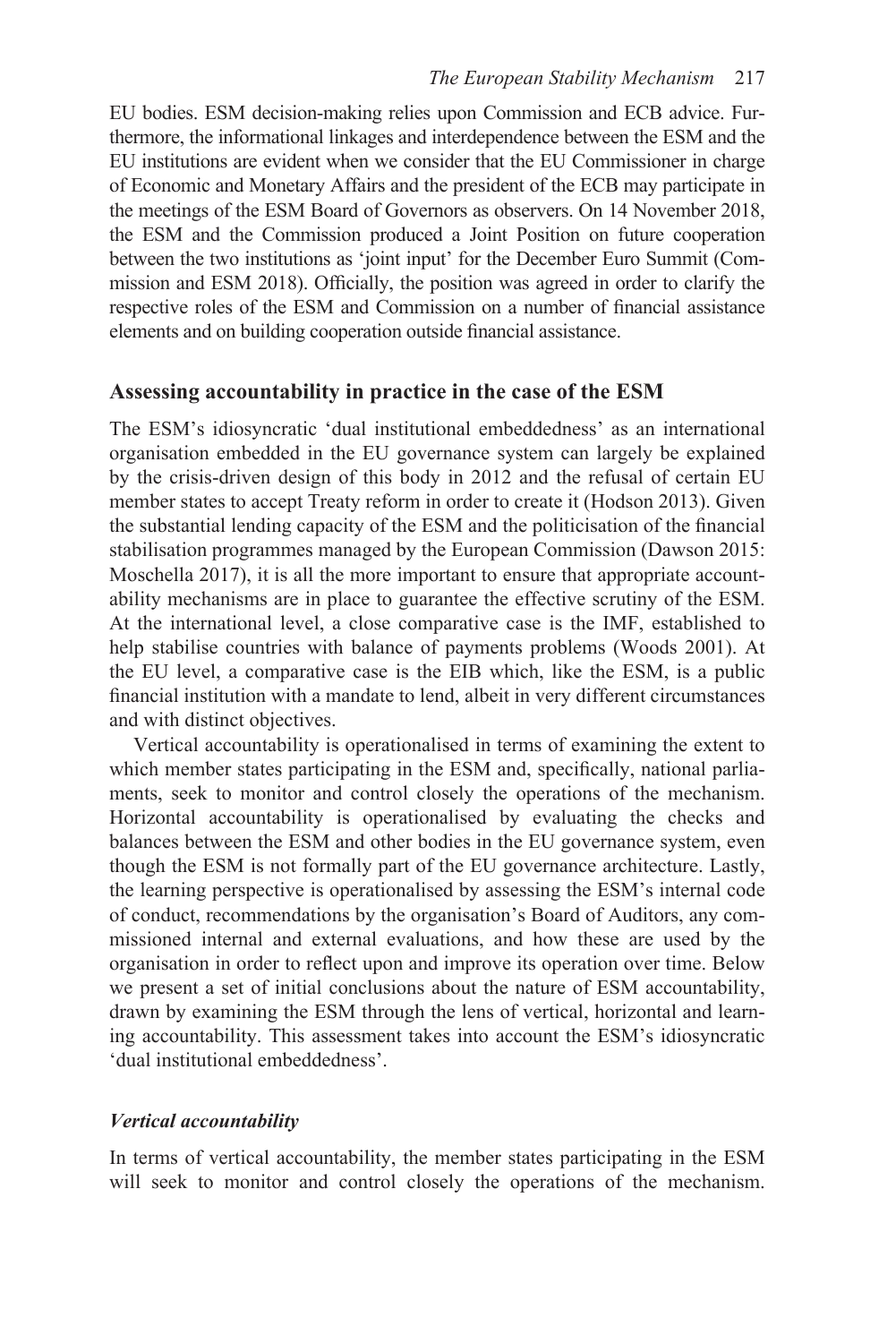Drawing on research on the IMF, we would expect the mechanism's biggest shareholders to hold key positions in the mechanism's governing bodies and exert the most influence in ESM decision-making (Woods 2001; Woodward 2007; Johnson 2011). The establishment of weighted voting rights on ESM decisions on capital most clearly reflects the preferences of the mechanism's biggest shareholders. More controversially, it might be argued that the selection of Klaus Regling, a German national, as the first ESM Managing Director and Chairperson of the Board of Directors, reflects German preferences (ESM Board of Auditors (BoA) member, interview, 9 April 2017). Furthermore, one of the first five members of the ESM's BoA was a representative of the German Federal Audit Office which – according to the first European Court of Auditors nominee to the BoA (also a German national) – was 'probably' more than just a coincidence and 'probably because Germany's interests in the ESM are indeed very great' (Carotti 2012: 5).

The interest of national public institutions in ESM capital raising and lending activities to programme countries is most likely to be considerable in creditor Euro area member states with fewer financial difficulties. Three of these are also among the member states where the national parliament has the legal power to vote on ESM capital raising and lending: Germany, the Netherlands and Finland. It is perhaps not surprising then that the parliaments, courts of audit and other public entities of these three countries have been among the most active in scrutinising ESM activities. For example, in its opinion on the ESM Treaty, the German Federal Audit Office was seen as particularly well informed on ESM matters having gained relevant experience from the years during which it was responsible for auditing the International Monetary Fund (Noack quoted in Carotti 2012). Widespread German, Dutch and Finnish opposition to the development of a Euro area 'transfer union' heighten political interest in ESM activities.

The finance ministers of the Euro area member states can be held to account by their national parliament for their country's individual share in the ESM, but not for the functioning of the ESM as a whole or the country programmes that it has funded. There is a complete absence in the intergovernmental treaty of any mention of a role for national parliaments with regard to the operation of the ESM. This absence is surprising given the important role assigned to parliaments in national liberal democracies and in the EU on fiscal policy matters (Armstrong 2013: Moschella 2017). However, national constitutional requirements require four Euro area member state governments to seek the approval of the national parliament on all ESM capital raising, lending, bond buying and on each modification to ESM loan packages – these are Germany, the Netherlands, Finland, and Estonia (Höing 2015: 50–51). The Austrian parliament has voting power on each ESM capital raising and loan package/bond buying but no voting power on modifications. The Italian and French governments are required by law only to inform their parliament on these matters. The parliaments in the other eleven Euro area member states have no voting power or any legal guarantee of being informed. A German Constitutional Court ruling of 18 March 2014 further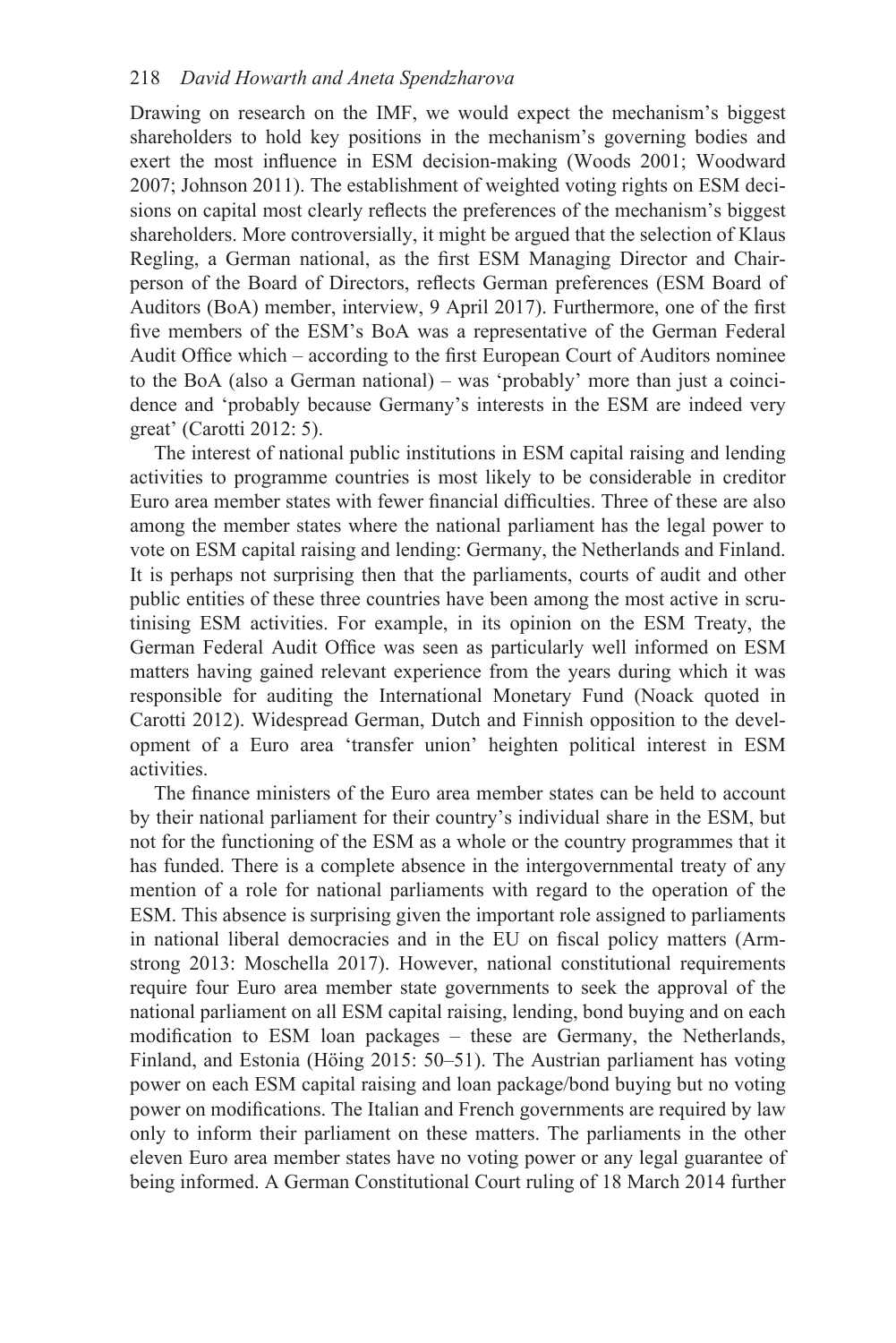clarified that the German government would have to obtain the approval of the German Bundestag on any increase to Germany's capital contribution to the ESM – beyond the  $E190$  billion already allowed for by the Bundestag. The Constitutional Court ruled that the Bundestag 'may not relinquish its right to decide on the budget, not even in a system of intergovernmental governance' (BVerfG 2014; see also *Financial Times*, 18 March 2014). The ruling notes:

The treaty grants the bodies of the European Union no powers which affect the overall budgetary responsibility of the German Bundestag [nor does it] force the Federal Republic of Germany to make a permanent commitment regarding its economic policy that can no longer be reversed.

(BVerfG 2014: 82)

While there is no formal obligation for the ESM to be accountable to Euro area member state parliaments, in practice ESM officials have been responsive to the demand for more engagement with national parliaments (interview, former ESM official 15 June 2018; Regling 2017). Moreover, Harald Noack, the first European Court of Auditors' member of the ESM Board of Auditors claimed that he would make himself 'available to interested members of the national authorities of states … as long as this [was] compatible with [his] duties as a member of the Board' (Carotti 2012: 5). Klaus Regling and a number of ESM officials regularly visit national finance ministries and national parliaments (interview former ESM official, 15 June 2018) and while the ESM does not yet publish a report cataloguing its engagement with national authorities, videos of a number of national parliamentary visits are posted online and national parliamentary archives provide minutes of public hearings. This voluntary effort directed at national parliaments resonates with Bovens and Curtin's (2016) analysis of the drive toward greater political accountability in Euro area governance; they find that ECB President Draghi's accountability to national parliaments has become stronger and more visible over time, even though there are no explicit legal obligations that compel him to engage with member states' national parliaments (Bovens and Curtin 2016: 19).

Nevertheless, there are significant differences in the frequency and level of informed debate about the ESM in different national parliaments. A review of parliamentary archives showed that more active parliaments, such as those of the Netherlands, Germany, Finland and Austria, frequently organise committee sessions where the ESM is discussed. These parliaments also request more information from their respective governments about their position on the ESM ahead of important EU summits, such as the European Council meeting in December 2017 when the future of the ESM and its possible transformation into a European Monetary Fund was discussed (Netherlands Parliament 2017; European Council 2017; Meiers 2015: 38–39; Ketterer 2016). Furthermore, the German Bundestag also created a special closed-door committee on the ESM in 2014, the membership of which is voted by the Bundestag plenary (interview, Deutscher Bundestag finance committee staff member, 7 June 2018; see also Deutscher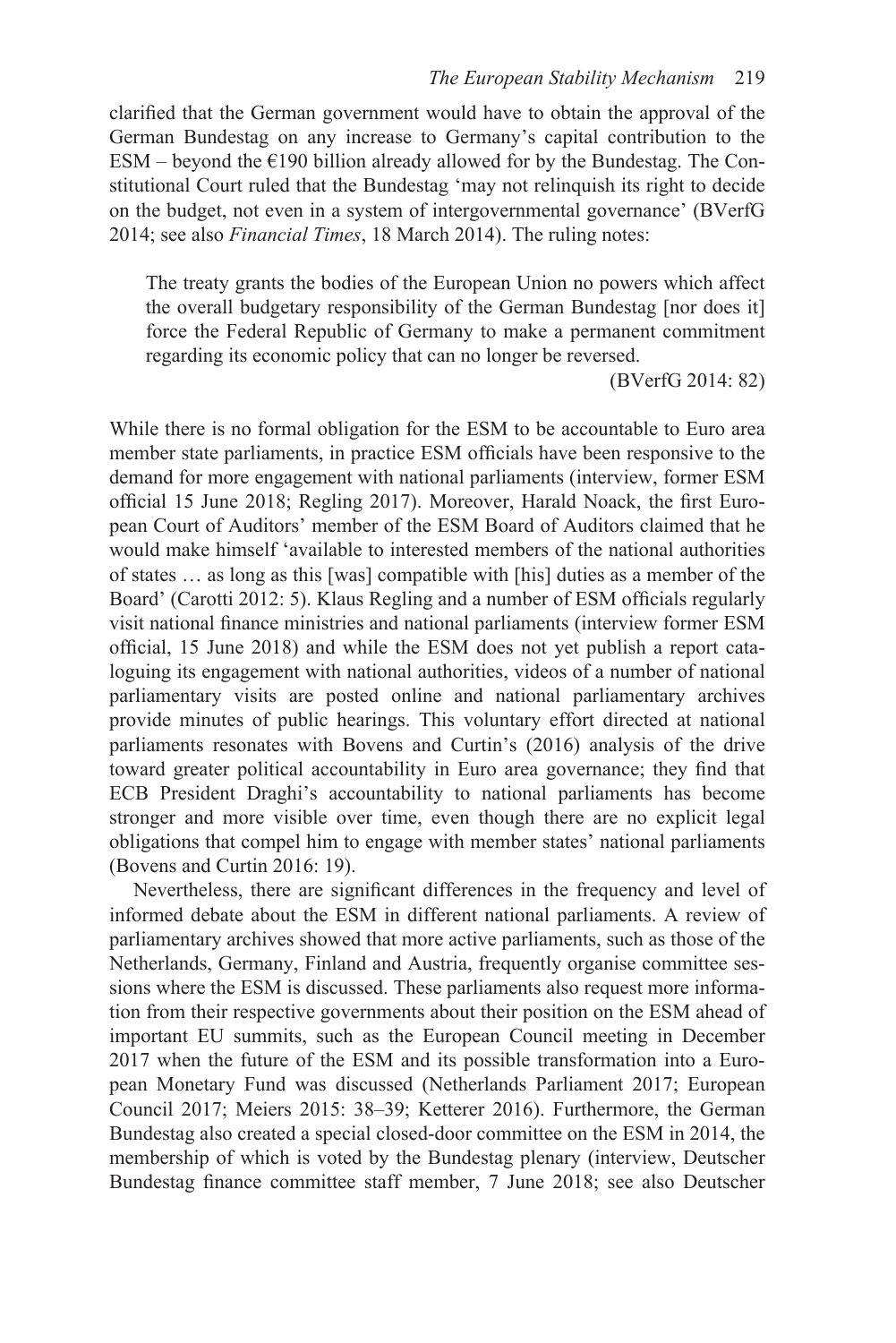Bundestag 2014). The creation of this committee reflected Bundestag efforts to ensure greater scrutiny of ESM activities by tackling the – often repeated – argument that ESM transparency was necessarily limited because of its marketsensitive policies and the fear that transparency on some matters would undermine Euro area stability. Meeting *in camera* allows this committee to discuss the full range of sensitive ESM matters and engage in more open discussions with ESM officials than would be the case in public fora.

### *Horizontal accountability*

Horizontal accountability encompasses the interactions between the ESM and the European Commission and the ECB, which provide important input to the ESM's decision-making. These bodies and, specifically, their advisory role in deciding upon ESM decisions on capital raising, lending and conditionality are subject to European Parliament and European Court of Auditors scrutiny – the former in terms of parliamentary questions, interviews and reports; the latter in terms of performance audits. In the EU context, ESM officials hold up the accountability arrangements of the EIB as a potential model for the ESM – in the event that the ESM is eventually brought into the EU (interviews ESM officials, 7 February 2017 and 23 March 2017; interview former ESM official 15 June 2018). EIB capital raising and lending activities, in addition to the specifics of lending programmes, are subject to European Parliament scrutiny and to annual financial and performance audits undertaken by the Court of Auditors.

Overall, EU level democratic control and public scrutiny apply to the ESM only to a very limited extent. The ESM Treaty assigns the European Parliament no role regarding the ESM and the European Court of Auditors no audit right of its own. Only indirect oversight mechanisms are assigned to the European Parliament under Regulation 472/2013 (European Parliament and Council 2013). During the enhanced surveillance of a member state or an on-going macroeconomic adjustment programme linked to EU financial assistance, the competent committee of the European Parliament may invite representatives of the Commission, the ECB and IMF to participate in economic dialogue. Furthermore, the Commission regularly informs the Chair and Vice-Chairs of the relevant European Parliament committee – orally and confidentially – of the conclusions drawn from the preparation and monitoring of member states' macroeconomic adjustment programmes. The Court of Auditors (ECA) principally performs an indirect role regarding the work of the ESM by auditing the structural adjustment reforms undertaken by countries receiving ESM loans, and the role of the Commission and the ECB in implementing these reforms. The potential role of the Court of Justice of the EU (CJEU) in ensuring the accountability of the ESM is also very limited. The ESM Board of Governors is responsible for the interpretation of the intergovernmental treaty and its application. Thus, the Board of Governors has the power to decide on any conflict between or among ESM member states and between ESM member states and the ESM itself. However, an ESM member state can appeal a decision of the Board of Governors to the CJEU (Article 37(3), ESM Treaty).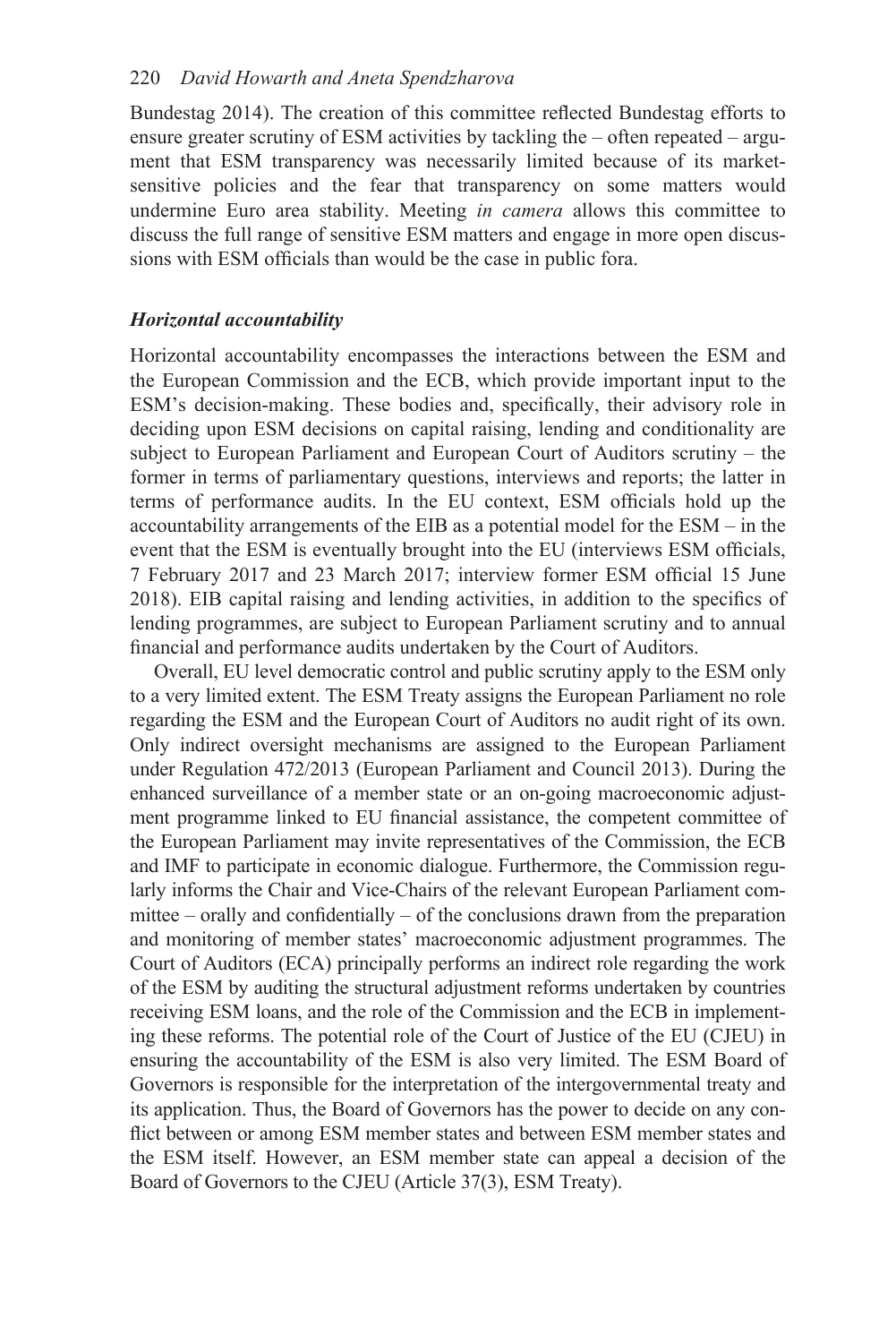## *Learning perspective*

The learning perspective on accountability refers to designing robust codes of conduct, internal and external evaluations, and how these are used by an organisation to learn and improve its operation over time. In this respect, the ESM has developed both a code of conduct and an auditing architecture to examine its operations. The statutory audit of the ESM is performed by the external auditors and the Board of Auditors (BoA) may conduct performance audits of the regularity, compliance, performance and risk management of the ESM in accordance with international auditing standards (Article 30(3) Treaty, 24(4) By-Laws). The BoA has five members – formally appointed by the ESM Board of Governors – two of whom are nominated by the public audit bodies of the 19 Euro area member states, two by the ESM Chairperson, and the remaining member by the European Court of Auditors; note that this fifth member serves in an *ad personam* capacity. The BoA's mandate, composition and procedures are laid down in part in the ESM treaty. BoA members (interview 9 April 2017; Carotti 2012) argue in favour of the credibility and efficacy of their audits. The set of ESM by-laws includes further agreements about the range of activities in which the BoA can engage and its reporting requirements.

The Board of Auditors is just one of three bodies in the oversight structure of the ESM; the two others being the internal ESM audit department and the organisation selected to conduct the ESM's external financial audit – normally one of the Big Four audit firms, each with a significant presence in Luxembourg. Nevertheless, the BoA is the only body that can give an independent assessment of the actual outcomes of the support programmes funded by the ESM. It has full access to all ESM documents and reports (Accountant.nl, 2015; Court of Audit of the Netherlands 2012). As the ESM's Managing Director, Klaus Regling, has pointed out, 'the Board of Auditors is an important counterpart to the ESM management. It plays an important role in our corporate governance and guarantees the trust of our shareholders and the general public' (interviewed in Accountant.nl 2015).

The ESM has also been responsive to the demands of Euro area member states for greater transparency in its decision-making. For example, in 2012 the Dutch Court of Audit (2012), amongst others, pressed for two points to be included in the ESM by-laws. First, it demanded a broad audit mandate for all support programmes funded by the ESM in accordance with international audit standards. Second, it asked for a more extensive reporting on the ESM's activities than stipulated in the ESM Treaty. For the first five years of the ESM's operation, the only ESM BoA information provided publicly was found in a statement by the BoA on the last page of the ESM Annual Reports, confirming the legality and regularity of the ESM's operations during the year (see ESM Annual Reports 2012–2016). The Dutch Court of Auditors called for the ESM BoA's annual report to be made available to national parliaments (Court of Audit of the Netherlands 2012). In 2016, the ESM made the necessary amendments to its by-laws to meet these two requests. The ESM BoA's *Report in Respect of the Financial Statements* and *Annual Report*, which summarises the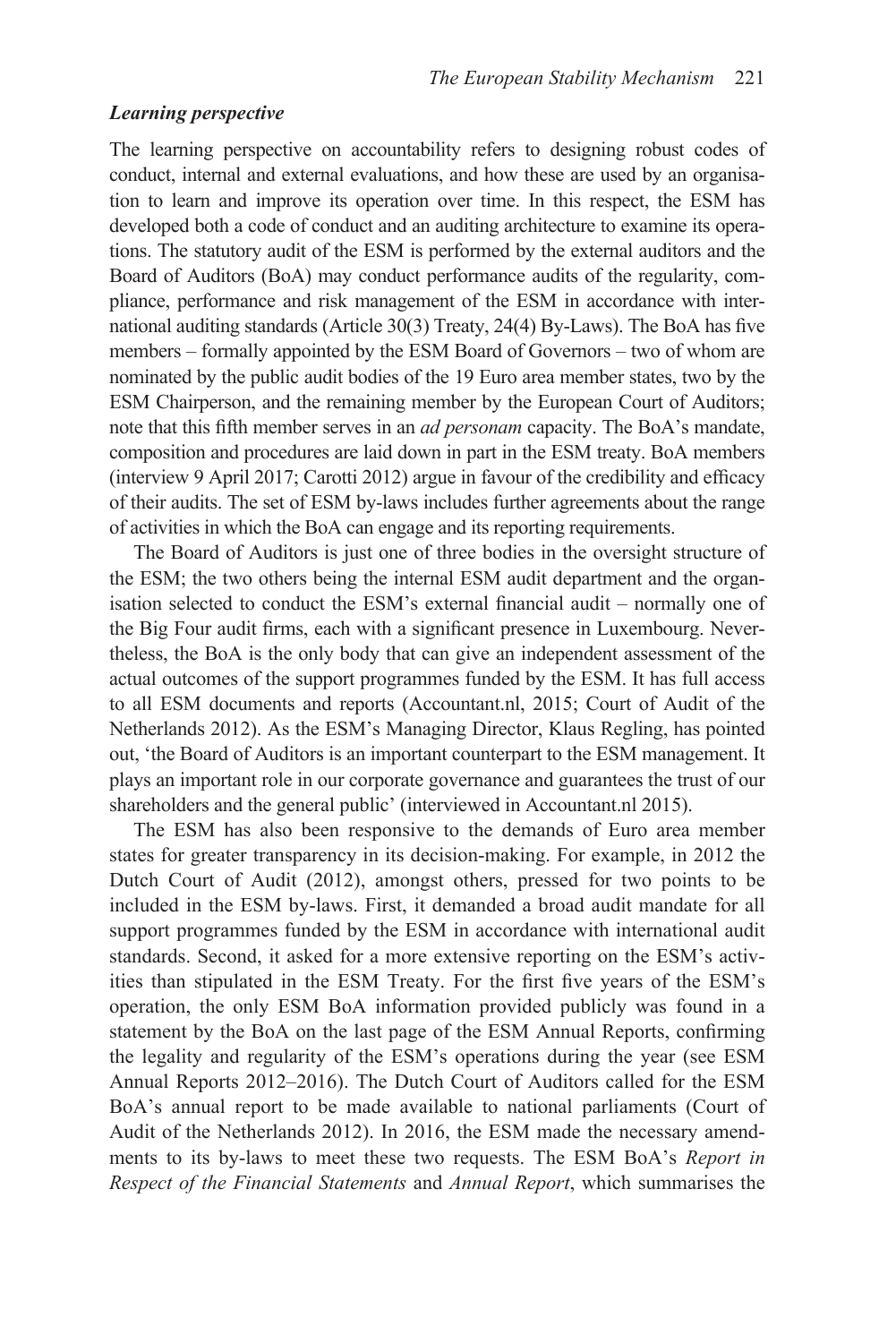Board's audit work and recommendations for the respective year and is prepared for the ESM's Board of Governors, were made publicly available.

Regarding the need for a broad audit for ESM-funded support programmes, in June 2016, the ESM Board of Governors (thus Euro area finance ministers) decided to commission the first ever independent evaluation of the role of the ESM (and EFSF) in financial assistance programmes. The Board of Governors agreed the appointment of the Austrian former ECB Executive Board member, Gertrude Tumpel-Gugerell, to undertake the evaluation. In agreeing the evaluation, the Board of Governors explicitly noted its inspiration from other international financial institutions, including the IMF and World Bank (ESM 2017). The evaluation assessed the relevance, effectiveness, and efficiency of ESM (and EFSF) financial assistance in safeguarding the financial stability of the Euro area and of its member states. The evaluation was complementary to previous evaluations of these programmes undertaken by the IMF's Independent Evaluation Office, the European Court of Auditors, and the European Commission – with greater focus on ESM involvement. The evaluation – presented in mid-June 2017 – praised the ESM and EFSF for their contribution to safeguarding Euro area financial stability but called for further improvements (Strupczewksi 2017).

While little is known about the internal decision-making dynamics of the ESM, its 2015 *Annual Report*, stresses that 'as a publicly funded international institution, the ESM has also moved unilaterally to enhance the transparency of its decision making' (ESM 2015: 83; interview former ESM official, 15 June 2018). ESM officials interviewed accept the desirability of the improved reporting on and transparency of the ESM's activities both to other bodies and to the wider public (interviews 7 February 2017; 23 March 2017). However, they also stressed the importance of limiting public transparency on information that could be deemed to be market sensitive. The ESM releases on its website key documents adopted by its two governing bodies on the programme countries. In spring 2016, the ESM made a commitment to publish more details about the country loan programmes discussed in the ESM Board of Governors, the ESM Board of Directors and the Eurogroup. This ESM transparency initiative was introduced in parallel with a similar move in the Eurogroup.

## **Conclusion**

This chapter has argued that two forms of accountability – vertical and horizontal – and the learning perspective on accountability are particularly relevant for understanding the ESM's financial accountability. They also demonstrate the complex inter-institutional relationships in EU financial accountability (see the Introduction to this volume). The bulk of the perceived inadequacy of the ESM's current accountability arrangements is attributed to its unique institutional design, a point confirmed in most of the interviews undertaken for this study. The ESM's vertical accountability remains limited, although the supply of information to national finance ministers and ministries and through them to national parliaments ensures some accountability. Vertical accountability is further reinforced in the five Euro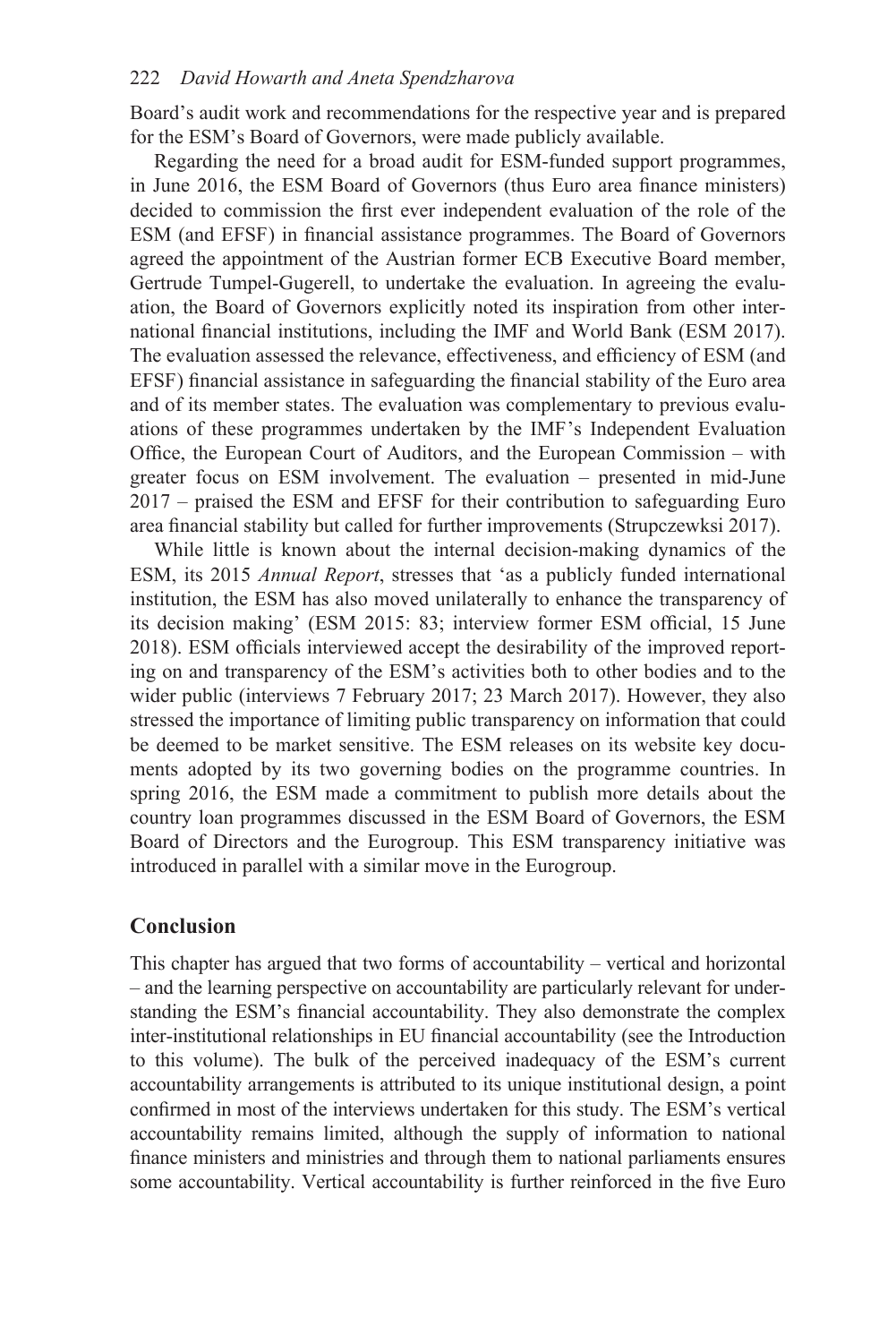area member states that grant the national parliament voting powers on ESM capital raising and lending. While there is no legal obligation for the ESM to be accountable to and engage with Euro area member state parliaments, in practice the mechanism has been responsive to the demand for more engagement with national parliaments. Concerns about the provision of market-sensitive information have been partially overcome in the German case through the creation of a special parliamentary committee on the ESM that meets *in camera*.

Horizontal accountability has only been marginally improved since the creation of the ESM. The kind of scrutiny and audit to which the EIB is subject – by the European Parliament and the European Court of Auditors – is currently absent, given the legal status of the ESM outside the EU institutional framework. The leadership of the EU institutions argues that this is problematic: the Five Presidents' Report (European Commission 2015: 18) emphasises that the ESM's 'governance should … be fully integrated within the EU Treaties to ensure an effective Euro area crisis management framework'. The transformation of the ESM into an EU body also features on the Commission's (2018) list of ten policy priorities for the period 2015–2019. In its Joint Position with the European Commission of November 2018, the ESM states clearly its preference to become part of the EU legal framework (European Commission and ESM 2018). However, this transformation of the ESM – or a future EMF – is unlikely in the near future given German (and other) government opposition (*Financial Times*, 3 June 2018). While reinforcing the powers of the ESM and the potential for relationship-building with the European Commission and the ECB, the ESM Treaty reform agreed in December 2019 does not transform the status of the mechanism as a non-EU intergovernmental body (ESM 2019). Unilateral ESM action to improve its engagement with the European Parliament remains nonetheless legally possible – a point made publicly by Klaus Regling (2017).

Under the learning perspective, the ESM's Board of Auditors ensures a level of scrutiny of ESM activities that is then – in part – made available to other institutions and the wider public. The move by the ESM Board of Governors in June 2016 to commission an external evaluation of the ESM's participation was directly inspired by IMF and World Bank practice. The critical evaluation of June 2017 (ESM 2017) – and the range of recommendations to improve the ESM's involvement in programmes and disbursement of funds – suggests the objectivity of this report and its potential effectiveness in ensuring greater accountability.

#### **Notes**

- [1](#page--1-0) The authors would like to thank the convenors of the EUFINACCO research network Paul Stephenson, Maria-Luisa Sánchez-Barrueco and Hartmut Aden – for inspiring their curiosity about the ESM's financial accountability. The chapter benefitted from additional constructive feedback from the participants in a number of EUFINACCO research workshops, the UACES conference panel in Bilbao (2015) and Council of European Studies (CES) conference panels in Paris (2015) and Glasgow (2017). A longer version of this chapter has previously been published as Howarth and Spendzharova (2019).
- [2](#page--1-0) The ESM Treaty is available at: [www.esm.europa.eu/sites/default/files/20150203\\_-\\_](www.esm.europa.eu) esm treaty - en.pdf; last accessed on 25 July 2019.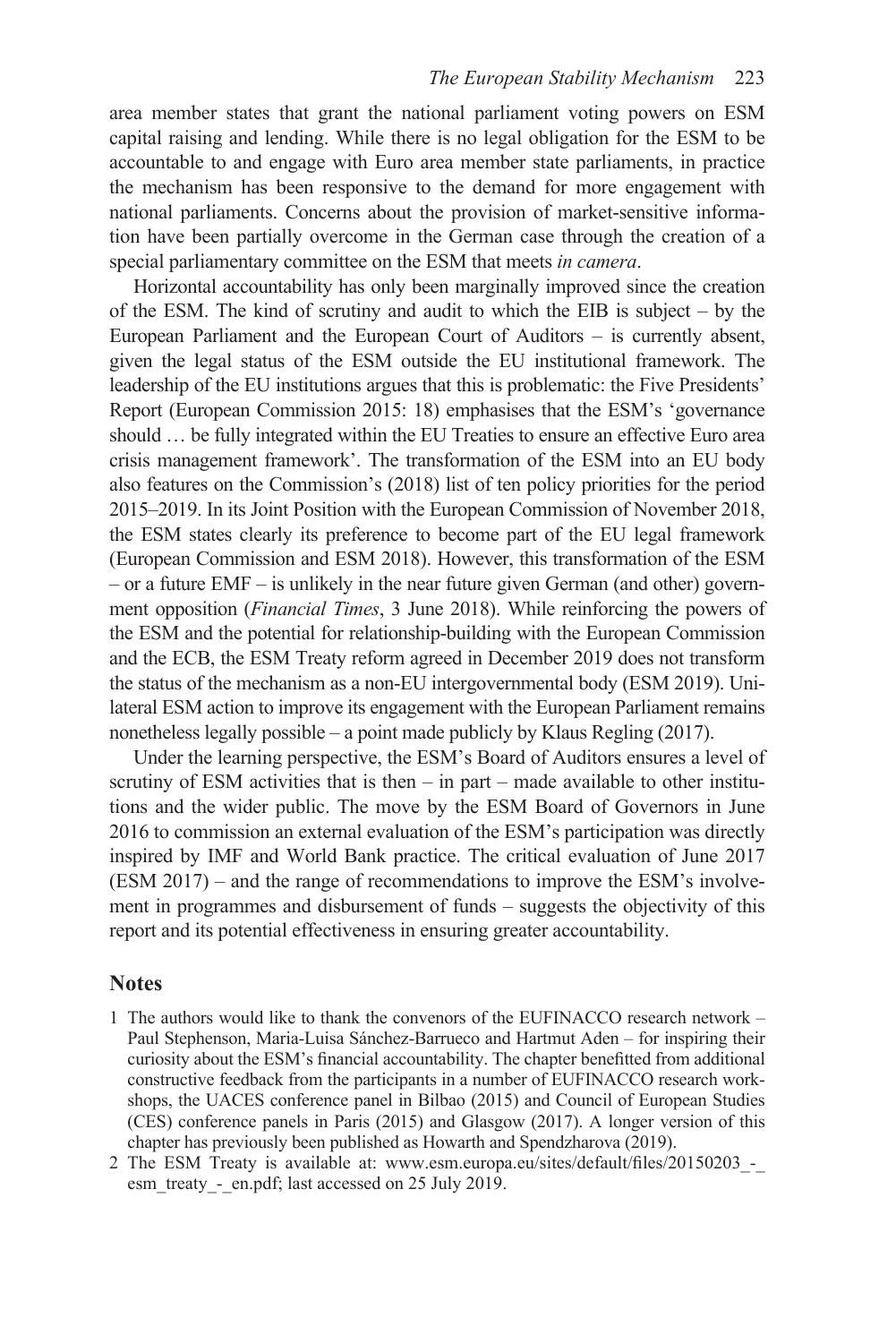#### 224 *David Howarth and Aneta Spendzharova*

- [3](#page--1-0) The Fiscal Compact is available at: [https://eur-lex.europa.eu/legal-content/EN/](https://eur-lex.europa.eu) [TXT/?uri=LEGISSUM%3A1403\\_3;](https://eur-lex.europa.eu) last accessed on 25 July 2019.
- [4](#page--1-0) Regulation 472/13 Articles 6 and 7 note that the member states make a request to the ESM to draw up a financial assistance programme for a country (ESM Member). However, the Commission, in liaison with the ECB, assesses the sustainability of the ESM Member's public debt and develops a draft macro-economic adjustment programme. This programme must in turn be approved by the Council. The ESM's role in the design of the programme is focused principally upon drawing up the lending instruments for the disbursement of funds to the ESM Member. See also Article 13(3) of the ESM Treaty.

## **References**

*Accountant.nl* (2015) 'Termijn Jules Muis bij ESM afgerond', 20 October 2015.

- Amtenbrink, F. (1999) *The Democratic Accountability of Central Banks: A Comparative Study of the European Central Bank*, Oxford: Hart Publishing.
- Armstrong, K. (2013) 'The New Governance of EU Fiscal Discipline'. *European Law Review*, Vol. 38, No. 5: 601–617.
- Bovens, M. (2007) 'Analysing and Assessing Public Accountability: A Conceptual Framework'. *European Law Journal*, Vol. 13, No. 4: 447–468.
- Bovens, M. (2010) 'Two Concepts of Accountability: Accountability as a Virtue and as a Mechanism'. *West European Politics*, Vol. 33, No. 5: 946–967.
- Bovens, M., Schillemans, T. and 't Hart, P. (2008) 'Does Public Accountability Work? An Assessment Tool'. *Public Administration*, Vol. 86, No. 1: 225–242.
- Bovens, M. and Curtin, D. (2016) 'An unholy trinity of EU Presidents? Political accountability of EU executive power'. In D. Chalmers, M. Jachtenfuchs and C. Joerges (eds) *The End of the Eurocrats' Dream – Adjusting to European Diversity*, Cambridge: Cambridge University Press: 190–217.
- Busuioc, M. (2009) 'Accountability, Control and Independence: The Case of European Agencies'. *European Law Journal*, Vol. 15: 599-615.
- BVerfG (2014) 'Urteil des Zweiten Senats', 18 March, 2 BvR 1390/12, Rn. (1–245). Available at: [www.bverfg.de/e/rs20140318\\_2bvr139012en.html.](www.bverfg.de)
- Carotti, R. (2012) 'The European Stability Mechanism (ESM) and the role of its board of auditors: Interview with Dr Harald Noack, the European Court of Auditors' nominee for the Board of Auditors'. European Court of Auditors, November. Available at: [www.eca.europa.eu/Lists/ECADocuments/INTERVIEW\\_NOACK\\_112012/](www.eca.europa.eu) [INTERVIEW\\_NOACK\\_112012\\_EN.PDF.](www.eca.europa.eu)
- Court of Audit of the Netherlands (2012) 'The governance arrangements within the European Stability Mechanism from a Dutch perspective'. Available at: [www.rekenkamer.](www.rekenkamer.nl) [nl/publicaties/toespraken/2012/04/24/the-governance-arrangements-within-the](www.rekenkamer.nl)[european-stability-mechanism-from-a-dutch-perspective.](www.rekenkamer.nl)
- Dawson, M. (2015) 'The Legal and Political Accountability Structure of "Post-Crisis" EU Economic Governance'. *Journal of Common Market Studies*, Vol. 53, No. 5: 976–993.
- de Haan, J. and Oosterloo, S. (2006) 'Transparency and accountability of central banks in their role of financial stability supervisor in OECD countries'. *European Journal of Law and Economics*, Vol. 22, No. 3: 255–271.
- *Deutscher Bundestag* (2014) 'Wahl der Mitglieder des Sondergremiums gemäß § 3 des Stabilisierungsmechanismusgesetze', Stenografischer Bericht, 11. Sitzung, Planarprotokoll 18/11, 30 January. Available at [http://dipbt.bundestag.de/doc/btp/18/18011.pdf.](http://dipbt.bundestag.de)
- *ESM Treaty.* Available at: www.esm.europa.eu/sites/default/files/20150203 esm treaty - en.pdf.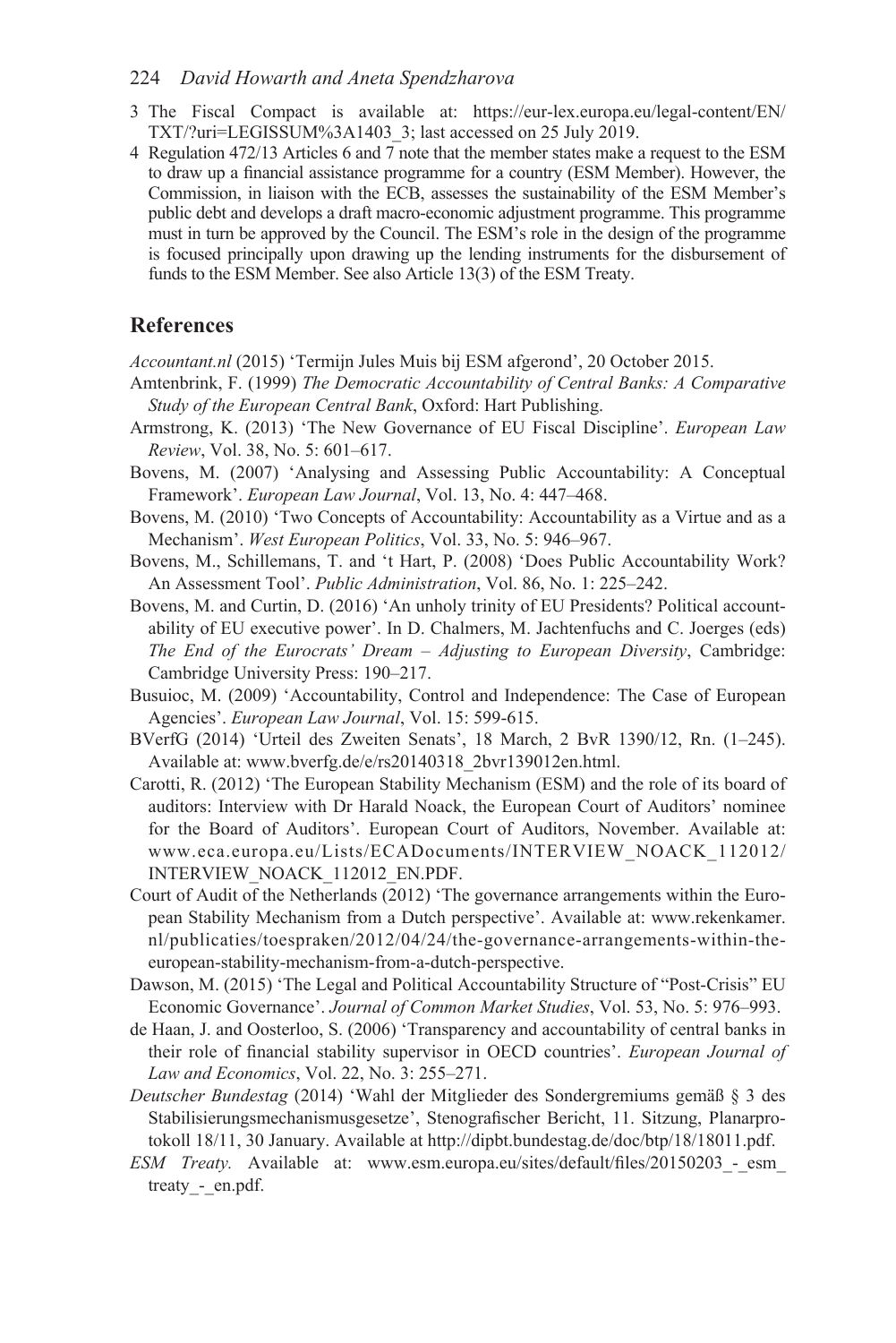- *Eurogroup* (2019) 'Draft revised text of the treaty establishing the European Stability Mechanism as agreed by the Eurogroup', 14 June. Available at: [www.consilium.](www.consilium.europa.eu) [europa.eu/media/39772/revised-esm-treaty-2.pdf.](www.consilium.europa.eu)
- *Eurogroup* (2020) 'Report on the comprehensive economic policy response to the COVID-19 pandemic', 9 April. Available at [www.consilium.europa.eu/en/press/press](www.consilium.europa.eu)[releases/2020/04/09/report-on-the-comprehensive-economic-policy-response-to-the](www.consilium.europa.eu)[covid-19-pandemic/.](www.consilium.europa.eu)
- European Commission (2015) 'The Five Presidents' Report: Completing Europe's Economic and Monetary Union'. Available at [https://ec.europa.eu/commission/publica](https://ec.europa.eu)[tions/five-presidents-report-completing-europes-economic-and-monetary-union\\_en.](https://ec.europa.eu)
- European Commission (2018) 'Priorities 2015–2019. A Deeper and Fairer Economic and Monetary Union'. Available at [https://ec.europa.eu/commission/publications/reflection](https://ec.europa.eu)[paper-deepening-economic-and-monetary-union\\_en.](https://ec.europa.eu)
- European Commission and European Stability Mechanism (Commission and ESM) (2018) 'Future cooperation between the European Commission and the European Stability Mechanism', Joint Position with the European Commission, 14 November. Available at: [www.esm.europa.eu/press-releases/joint-position-future-cooperation](www.esm.europa.eu)[between-european-commission-and-esm.](www.esm.europa.eu)
- European Council (2017) 'Euro Summit Leaders' Agenda'. Available at [www.consilium.](www.consilium.europa.eu) [europa.eu/media/32095/en\\_leaders-agenda\\_eurosummit.pdf.](www.consilium.europa.eu)
- European Parliament and the Council (2013) 'Regulation (EU) No 472/2013 of the European Parliament and of the Council of 21 May 2013 on the strengthening of economic and budgetary surveillance of Member States in the euro area experiencing or threatened with serious difficulties with respect to their financial stability', *Official Journal of the European Union*, L 140/1, 27 May. Available a[t https://eur-lex.europa.eu/LexUri](https://eur-lex.europa.eu)  [Serv/LexUriServ.do?uri=OJ:L:2013:140:0001:0010:En:PDF](https://eur-lex.europa.eu)
- European Stability Mechanism (ESM) (2013–2016) *Annual Report*. Luxembourg: Publications Office of the European Union.
- European Stability Mechanism (ESM) (2017) 'ESM Board of Governors' statement on Evaluation Report'. Press release, 15 June. Available at: [www.esm.europa.eu/press](www.esm.europa.eu)[releases/esm-board-governors-statement-evaluation-report.](www.esm.europa.eu)
- European Stability Mechanism (ESM) (2019) 'ESM Treaty Reform Explainer'. Available at: [www.esm.europa.eu/about-esm/esm-treaty-reform-explainer.](www.esm.europa.eu)
- Flinders, M. (2001) *The Politics of Accountability in the Modern State*, Burlington, VT: Ashgate.
- Grant, R. and Keohane, R. (2005) 'Accountability and Abuses of Power in World Politics'. *American Political Science Review*, Vol. 99, No. 1: 29–43.
- Henning, R. (2017) *Tangled Governance*, Oxford: Oxford University Press.
- Hodson, D. (2013) 'The Eurozone in 2012: "Whatever it takes to preserve the euro" '. *Journal of Common Market Studies*, 51(s1): 183–200.
- Höing, O. (2015) 'Asymmetric Influence: National Parliaments in the European Stability Mechanism'. Doctoral dissertation, University of Cologne. Available at: kups.ub.unikoeln.de/6485/1/Hoeing\_Dissertation.pdf.
- Howarth, D. and Quaglia, L. (2014) 'The Steep Road to European Banking Union: Constructing the Single Resolution Mechanism'. *Journal of Common Market Studies* 52(s1): 125–140.
- Howarth, D. and Spendzharova, A. (2019) 'Accountability in Post-Crisis Eurozone Governance: The Tricky Case of the European Stability Mechanism'. *Journal of Common Market Studies*, 57(4): 894–911.